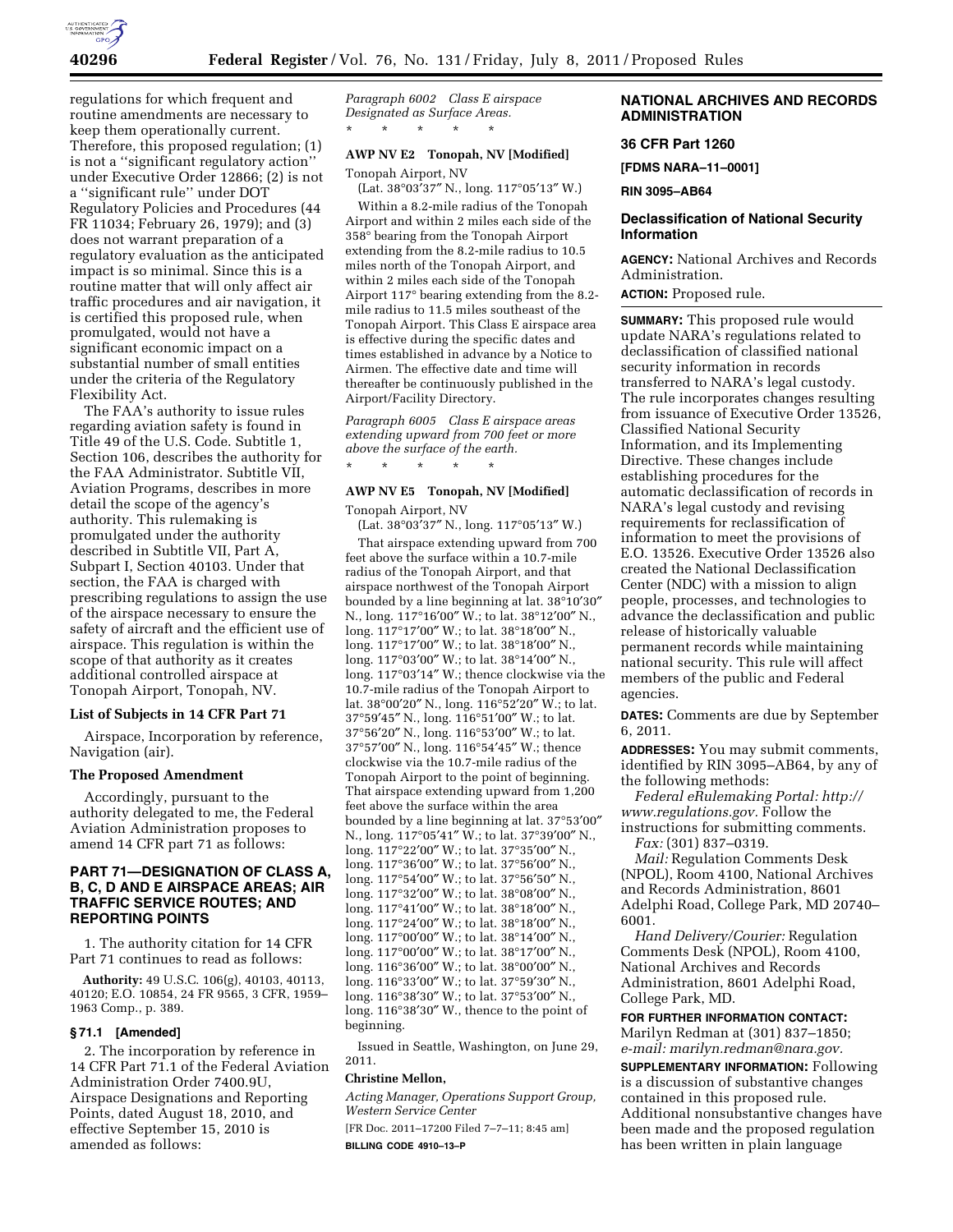where possible in accordance with the Presidential Memorandum of June 1, 1998, Plain Language in Government Writing.

# **What changes have been made in this proposed rule?**

We propose to amend the existing regulation to reflect changes resulting from the issuance of Executive Order 13526, replacing Executive Order 12958 as amended. In particular we are adding sections that discuss the National Declassification Center and Automatic Declassification. We are also updating policies managing Mandatory Declassification Review appeals. NARA's proposed section on the National Declassification Center (NDC) includes:

• The purpose of the NDC.

• How the NDC will ensure the quality of the final product.

• How referrals to other agencies will be processed through the NDC.

This proposed rule is a significant regulatory action for the purpose of Executive Order 12866 and has been reviewed by the Office of Management and Budget. As required by the Regulatory Flexibility Act, I certify that this rule will not have a significant impact on a substantial number of small entities because it affects Federal agencies and individual researchers. This regulation does not have any federalism implications.

### **List of Subjects in 36 CFR Part 1260**

Archives and records, Classified information.

For the reasons set forth in the preamble, NARA proposes to revise Subchapter D of Chapter XII of title 36, Code of Federal Regulations, to read as follows:

## **SUBCHAPTER D—DECLASSIFICATION**

## **PART 1260—DECLASSIFICATION OF NATIONAL SECURITY INFORMATION**

### **Subpart A—General Information**

- Sec.<br>1260.1 What is the purpose of this part?
- 1260.2 What definitions apply to the
- regulations in this part? 1260.4 What NARA holdings are covered by this part?

## **Subpart B—Responsibilities**

- 1260.20 Who is responsible for the declassification of classified national security Executive Branch information that has been accessioned by NARA?
- 1260.22 Who is responsible for the declassification of classified national security White House originated information in NARA's holdings?
- 1260.24 Who is responsible for declassification of foreign government information in NARA's holdings?
- 1260.26 Who is responsible for issuing special procedures for declassification of records pertaining to intelligence activities and intelligence sources or methods, or of classified cryptologic records in NARA's holdings?
- 1260.28 Who is responsible for declassifying Restricted Data, Formerly Restricted Data, and Transclassified Foreign Nuclear Information?

## **Subpart C—The National Declassification Center (NDC)**

- 1260.30 What is the NDC?
- 1260.32 How is the NDC administered? 1260.34 What are the responsibilities of the NDC?
- 1260.36 What are agency responsibilities with the NDC?
- 1260.38 How does the NDC ensure the quality of declassification reviews?

1260.40 What types of referrals will the NDC process?

- 1260.42 How does the NDC process referrals of Federal Records?
- 1260.44 How does the NDC process RAC Project referrals?
- 1260.46 How does the Department of Defense process referrals?

#### **Subpart D—Automatic Declassification**

- 1260.50 How are records at NARA reviewed as part of the automatic declassification process?
- 1260.52 What are the procedures when agency personnel review records in NARA's legal and physical custody?
- 1260.54 Will NARA loan accessioned records back to the agencies to conduct declassification review?
- 1260.56 What are NARA considerations when implementing automatic declassification?

### **Subpart E—Systematic Declassification**

1260.60 How does the NDC facilitate systematic review of records exempted at the individual record or file series level?

## **Subpart F—Mandatory Declassification Review (MDR)**

1260.70 How does a researcher submit a MDR request?

- 1260.72 What procedures does NARA follow when it receives a request for Executive Branch records under MDR?
- 1260.74 What are agency responsibilities after receiving a MDR request forwarded by NARA?
- 1260.76 What are NARA's procedures after it has received the agency's declassification determination?
- 1260.78 What is the appeal process when a MDR request for Executive Branch information in NARA's legal custody is denied in whole or in part?

### **Subpart G—Reclassification of Records Transferred to NARA**

- 1260.80 What actions must NARA take when information in its physical and legal custody is reclassified after declassification under proper authority?
- 1260.82 What actions must NARA take with information in its physical and legal custody that has been made available to the public after declassification without proper authority?

**Authority:** 44 U.S.C. 2101 to 2118; 5 U.S.C. 552; E.O. 13526, 75 FR 707, 3 CFR, 2009 Comp., p. 298; Presidential Memorandum of December 29, 2009 ''Implementation of the Executive Order, Classified National Security Information, 75 FR 733, 3 CFR, 2009 Comp., p. 412; 32 CFR part 2001.

### **Subpart A—General Information**

### **§ 1260.1 What is the purpose of this part?**

(a) This subchapter defines the responsibilities of NARA and other Federal agencies for declassification of classified national security information in the holdings of NARA. This part also describes NARA's procedures for:

(1) Operation of the National Declassification Center,

(2) Processing referrals to other agencies,

(3) Facilitating systematic reviews of NARA holdings, and

(4) Processing mandatory declassification review requests for NARA holdings.

(b) Regulations for researchers who wish to request access to materials containing classified national security information are found in 36 CFR part 1256.

(c) For the convenience of the user, the following table provides references between the sections contained in this part and the relevant sections of the Order and the Implementing Directive.

| CFR section                                                                                                                                                                         | Related section of E.O. 13526 | Related section of im-<br>plementing directive |
|-------------------------------------------------------------------------------------------------------------------------------------------------------------------------------------|-------------------------------|------------------------------------------------|
| 1260.20 Who is responsible for the declassification of classified national security $\vert$ 3.3, 3.3(d)(3), 3.6.<br>Executive Branch information that has been accessioned by NARA? |                               |                                                |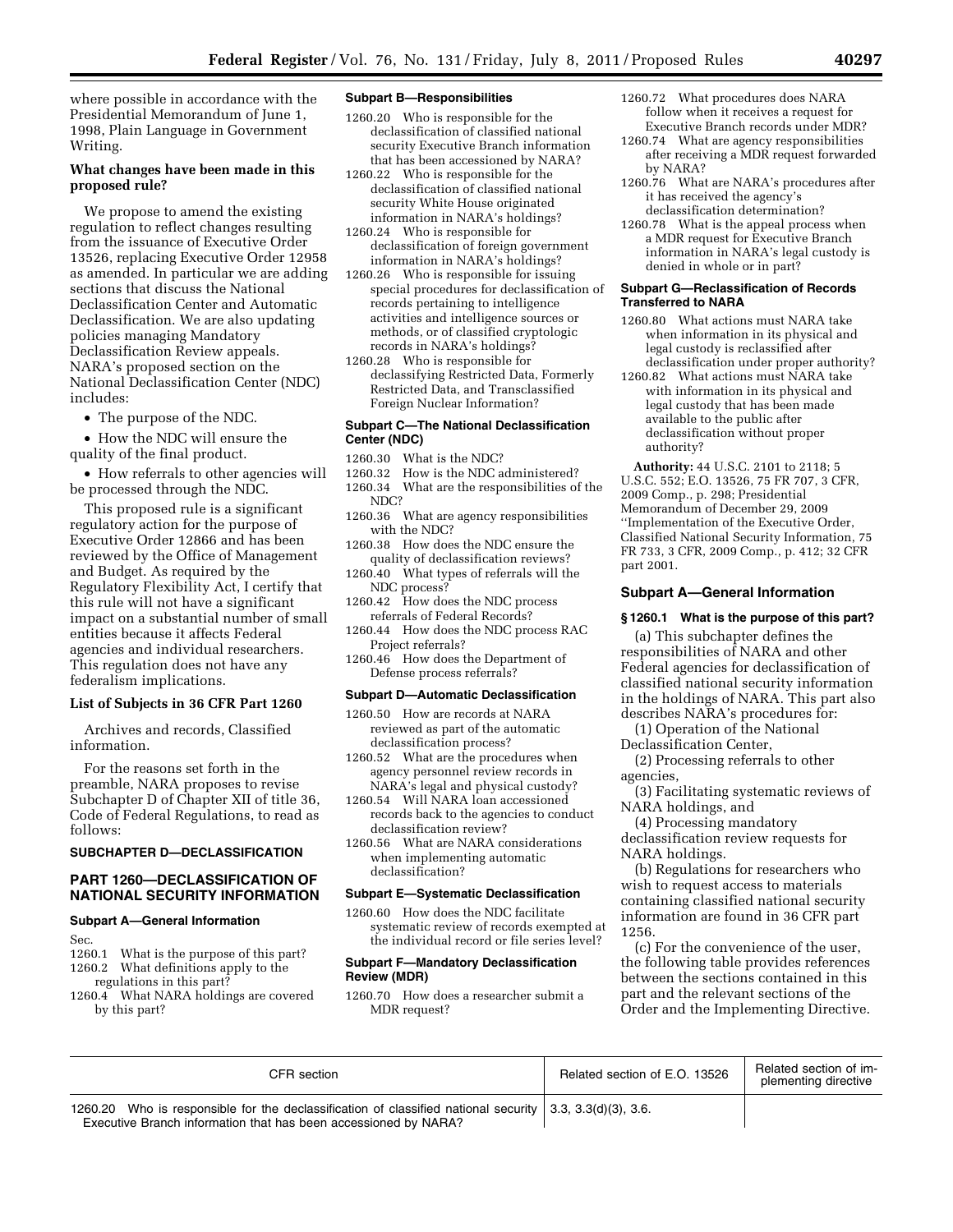| CFR section                                                                                                                                                                              | Related section of E.O. 13526 | Related section of im-<br>plementing directive |
|------------------------------------------------------------------------------------------------------------------------------------------------------------------------------------------|-------------------------------|------------------------------------------------|
| 1260.22 Who is responsible for the declassification of classified national security<br>White House originated information in NARA's holdings?                                            | $3.3(d)(3)$ , $3.6$ .         |                                                |
| 1260.24 Who is responsible for declassification of foreign government information<br>in NARA's holdings?                                                                                 | $6.1(s)$ .                    |                                                |
| 1260.28 Who is responsible for declassifying Restricted Data, Formerly Restricted<br>Data, and Transclassified Foreign Nuclear Information?                                              |                               | 2001.24(i).                                    |
| 1260.34 What are the responsibilities of the NDC?                                                                                                                                        | 3.3.3.3(d)(3), 3.4.           |                                                |
| 1260.36 What are agency responsibilities with the NDC?                                                                                                                                   | $3.3(d)(3)$ .                 |                                                |
| 1260.40<br>What types of referrals will the NDC process?                                                                                                                                 | 3.3.                          |                                                |
| How does the NDC process referrals of Federal Records?<br>1260.42                                                                                                                        | $3.3(d)(3)(B)$ .              |                                                |
| 1260.46 How does the Department of Defense process referrals?<br>1260.50 How are records at NARA reviewed as part of the automatic declassifica-                                         | 3.3.<br>3.3.                  |                                                |
| tion process?                                                                                                                                                                            |                               |                                                |
| 1260.52 What are the procedures when agency personnel review records in                                                                                                                  |                               | $2001.30(p)$ .                                 |
| NARA's legal and physical custody?                                                                                                                                                       |                               |                                                |
| 1260.56 What are NARA considerations when implementing automatic declas-                                                                                                                 | 3.3.                          |                                                |
| sification?                                                                                                                                                                              |                               |                                                |
| 1260.72 What procedures does NARA follow when it receives a request for Exec-                                                                                                            |                               | 2001.33.                                       |
| utive Branch records under MDR?                                                                                                                                                          |                               |                                                |
| 1260.74 What are agency responsibilities after receiving a MDR request for-<br>warded by NARA?                                                                                           | $3.5(c)$ .                    |                                                |
| 1260.76 What are NARA's procedures after it has received the agency's<br>declassifications determination?                                                                                |                               | Appendix A.                                    |
| 1260.78 What is the appeal process when a MDR request for Executive Branch<br>information in NARA's legal custody is denied in whole or in part?                                         |                               | 2001.30(p), 2001.33.                           |
| 1260.80 What actions must NARA take when information in its physical and legal<br>custody is reclassified after declassification under proper authority?                                 |                               | 2001.13.                                       |
| 1260.82 What actions must NARA take with information in its physical and legal<br>custody that has been made available to the public after declassification without<br>proper authority? |                               | 2001.13.                                       |
|                                                                                                                                                                                          |                               |                                                |

# **§ 1260.2 What definitions apply to the regulations in this part?**

*Classified national security information,* or *classified information,*  means information that has been determined under Executive Order 13526 or any predecessor order to require protection against unauthorized disclosure and is marked to indicate its classified status when in documentary form.

*Declassification* means the authorized change in the status of information from classified information to unclassified information.

*Equity* refers to information:

(1) Originally classified by or under the control of an agency;

(2) In the possession of the receiving agency in the event of transfer of function; or

(3) In the possession of a successor agency for an agency that has ceased to exist.

*File series* means file units or documents arranged according to a filing system or kept together because they relate to a particular subject or function, result from the same activity, document a specific kind of transaction, take a particular physical form, or have some other relationship arising out of their creation, receipt, or use, such as restrictions on access or use.

*Integral file block* means a distinct component of a file series, as defined in this section, that should be maintained as a separate unit in order to ensure the integrity of the records. An integral file block may consist of a set of records covering either a specific topic or a range of time such as presidential administration or a 5-year retirement schedule within a specific file series that is retired from active use as a group. For purposes of automatic declassification, integral file blocks shall contain only records dated within 10 years of the oldest record in the file block.

*Mandatory declassification review*  means the review for declassification of classified information in response to a request for declassification that meets the requirements under section 3.5 of Executive Order 13526.

*Records* means the records of an agency and Presidential materials or Presidential records, as those terms are defined in title 44, United States Code, including those created or maintained by a government contractor, licensee, certificate holder, or grantee that are subject to the sponsoring agency's control under the terms of the contract, license, certificate, or grant.

*Referral* means that information in an agency's records that was originated by

or is of interest to another agency is sent to that agency for a determination of its classification status.

*Systematic declassification review*  means the review for declassification of classified information, including previously exempted information, contained in records that have been determined by the Archivist of the United States to have permanent historical value in accordance with 44 U.S.C. 2107.

## **§ 1260.4 What NARA holdings are covered by this part?**

The NARA holdings covered by this part are records legally transferred to NARA, including Federal records, 44 U.S.C. 2107; Presidential records, 44 U.S.C. 2201–2207; Nixon Presidential materials, 44 U.S.C. 2111 note; and donated historical materials, 44 U.S.C. 2111.

## **Subpart B—Responsibilities**

## **§ 1260.20 Who is responsible for the declassification of classified national security Executive Branch information that has been accessioned by NARA?**

(a) Consistent with the requirements of section 3.3 of the Order on automatic declassification, the originating agency is responsible for declassification of its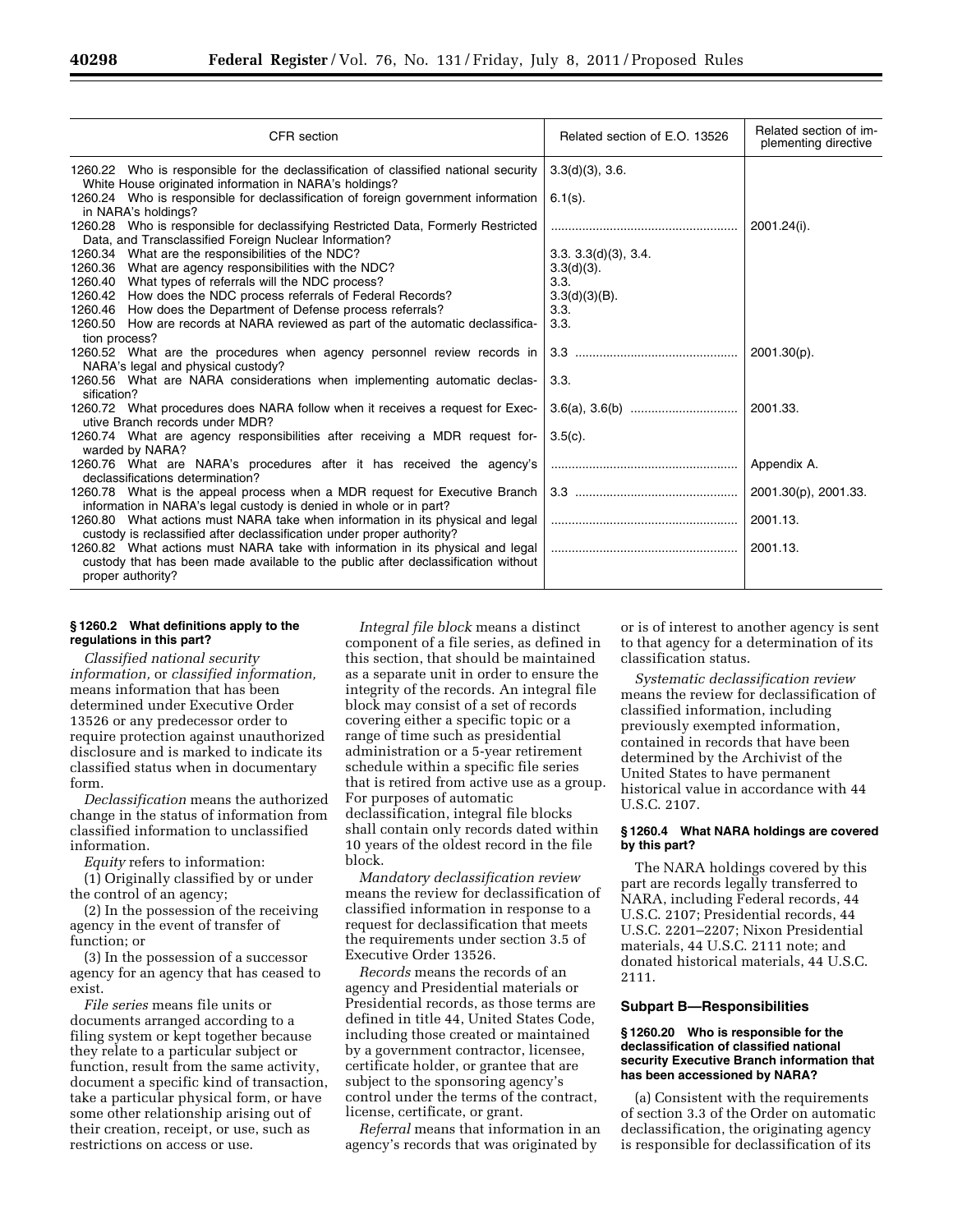information and identifying equity holders.

(b) An agency may delegate declassification authority to NARA.

(c) If an agency does not delegate declassification authority to NARA, the agency is responsible for reviewing the records to identify the equities of other agencies before the date that the records become eligible for automatic declassification.

(d) NARA is responsible for the declassification of records in its legal custody of defunct agencies that have no successor. NARA will consult with agencies having an equity in the records before making declassification determinations in accordance with sections 3.3(d)(3) and 3.6 of the Order.

### **§ 1260.22 Who is responsible for the declassification of classified national security White House originated information in NARA's holdings?**

(a) NARA is responsible for declassification of information from a previous administration that was originated by:

(1) The President and Vice President;

(2) The White House staff;

(3) Committees, commissions, or

boards appointed by the President; or, (4) Others specifically providing

advice and counsel to the President or acting on behalf of the President.

(b) NARA will consult with agencies having equity in the records before making declassification determinations in accordance with sections 3.3(d)(3) and 3.6 of Executive Order 13526.

### **§ 1260.24 Who is responsible for declassification of foreign government information in NARA's holdings?**

(a) The agency that received or classified the information is responsible for its declassification.

(b) In the case of a defunct agency, NARA is responsible for declassification of foreign government information, as defined in section 6.1(s) of the Order, in its holdings and will consult with the agencies having equity in the records before making declassification determinations.

### **§ 1260.26 Who is responsible for issuing special procedures for declassification of records pertaining to intelligence activities and intelligence sources or methods, or of classified cryptologic records in NARA's holdings?**

(a) The Director of National Intelligence is responsible for issuing special procedures for declassification of classified records pertaining to intelligence activities and intelligence sources and methods.

(b) The Secretary of Defense is responsible for issuing special

procedures for declassification of classified cryptologic records.

## **§ 1260.28 Who is responsible for declassifying Restricted Data, Formerly Restricted Data, and Transclassified Foreign Nuclear Information?**

(a) Only designated officials within the Department of Energy (DOE) may declassify Restricted Data (RD) (as defined by the Atomic Energy Act of 1954, as amended). The declassification of Formerly Restricted Data (FRD) (as defined in 10 CFR 1045.3) may only be performed after designated officials within DOE, in conjunction with designated officials within DOD, have determined that the FRD marking may be removed. Declassification of Transclassified Foreign Nuclear Information (TFNI) (as defined in 32 CFR 2001.24(i)) may be performed only by designated officials within DOE.

(b) Any record that contains RD, FRD, or TFNI shall be excluded from automatic declassification and referred by the primary reviewing agency to DOE using a completed SF 715 to communicate both the referral action and the actions taken on the equities of the primary reviewing agency. Any record identified by the primary reviewing agency as potentially containing RD, FRD, or TFNI shall be referred to DOE using a completed SF 715.

# **Subpart C—The National Declassification Center (NDC)**

### **§ 1260.30 What is the NDC?**

The National Declassification Center (NDC) is established within NARA to streamline declassification processes, facilitate quality-assurance measures, and implement standardized training for declassification of records determined to have permanent historical value.

## **§ 1260.32 How is the NDC administered?**

(a) The NDC is administered by a Director, who shall be appointed by the Archivist of the United States, in consultation with the Secretaries of State, Defense, Energy, and Homeland Security, the Attorney General, and the Director of National Intelligence.

(b) The Archivist, in consultation with the representatives of the participants in the NDC and after receiving comments from the general public, shall develop priorities for declassification activities under the responsibility of the NDC that are based upon researcher interest and likelihood of declassification.

## **§ 1260.34 What are the responsibilities of the NDC?**

The NDC shall coordinate the following activities:

(a) Referrals, to include:

(1) Timely and appropriate processing of all referrals in accordance with section 3.3(d)(3) of Executive Order 13526; and

(2) The exchange among agencies of detailed declassification guidance to enable referrals as identified in paragraph (a)(1) of this section.

(b) General interagency declassification activities as necessary to fulfill the requirements of sections 3.3 and 3.4 of the Order;

(c) The development of effective, transparent, standard declassification work processes, training, and quality assurance measures;

(d) The development of solutions to declassifying information contained in electronic records and special media; and planning for solutions for declassifying information as new technologies emerge;

(e) The documentation and publication of declassification review decisions; and support of NDC declassification responsibilities by linking and using existing agency databases; and

(f) Storage, and related services, on a reimbursable basis, for Federal records containing classified national security information.

## **§ 1260.36 What are agency responsibilities with the NDC?**

Agency heads shall fully cooperate with the Archivist and the activities of the NDC and provide the following resources for NDC operations:

(a) Adequate and current declassification guidelines to process referrals in accordance with section 3.3(d)(3) of the Order and as indicated in § 1260.54(a); and

(b) Assignment of agency personnel to the NDC, at the request of the Archivist, with delegated authority by the agency head to review and exempt or declassify information originated by that agency found in records accessioned into the National Archives of the United States; and

(c) Coordination with the NDC of the establishment of any agency centralized facilities and internal operations to conduct declassification reviews to ensure that such agencies conduct internal declassification reviews of records of permanent historical value.

## **§ 1260.38 How does the NDC ensure the quality of declassification reviews?**

An interagency team of experienced declassification reviewers, established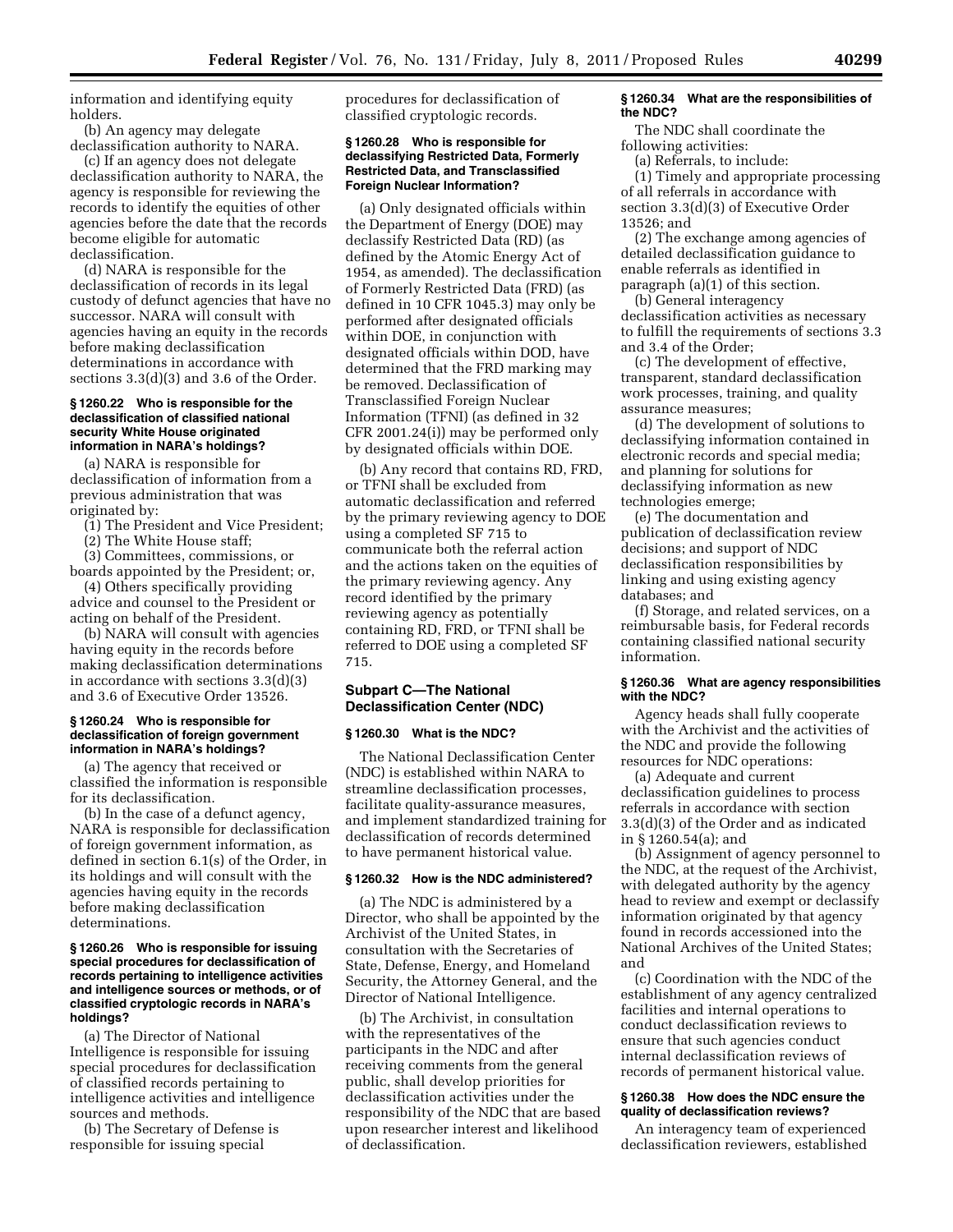by NDC, conducts a sampling of reviewed records according to a sampling regime approved by a separate interagency program management team. The interagency team will verify that each series of agency reviewed records complies with the requirements of the Special Historical Records Review Plan (Supplement) dated March 3, 2000 (DOE–NARA Plan), pursuant to the requirements of Public Law 105–261 (112 Stat. 2259) and Public Law 106–65 (113 Stat. 938). Record series that cannot be verified to have been reviewed in accordance with the DOE– NARA Plan will not proceed through the NDC verification process until verification is received by the NDC. The DOE will participate on the interagency team to conduct the quality control reviews required by the DOE–NARA Plan in accordance with priorities established by the NDC.

## **§ 1260.40 What types of referrals will the NDC process?**

The NDC processes referrals of both Federal records and Presidential records. Referrals identified in accessioned Federal records will be processed by the Interagency Referral Center (IRC); referrals identified in records maintained by the Presidential Libraries will be processed by the Remote Archives Capture (RAC) Project. (The RAC Project is a collaborative program to facilitate the declassification review of classified records in the Presidential Libraries in accordance with section 3.3 of the Order. In this project, classified Presidential records at the various Presidential Libraries are scanned and brought to the Washington, DC, metropolitan area in electronic form for review by equity-holding agencies.)

## **§ 1260.42 How does the NDC process referrals of Federal Records?**

(a) All referrals are processed through the IRC.

(b) Agencies will have one year from the time they receive formal notification of referrals by the NDC to review their equity in the records. If an agency does not complete its review within one year of formal notification, its information will be automatically declassified in accordance with section 3.3(d)(3)(B) of the Order unless the information has been properly exempted by an equity holding agency under section 3.3 of the Order.

(c) Once notified, the agencies will coordinate their review with the NDC so the NDC can properly manage the workflow of the IRC.

## **§ 1260.44 How does the NDC process RAC Project referrals?**

(a) The Presidential Libraries use the RAC Project to process referrals.

(b) Agencies will be notified of RAC Project referrals according to an annual prioritization schedule via the NDC.

(c) The RAC Project identifies the primary agency with equity in the record.

(d) The primary agency will have up to one year from the time it is notified of their referral to complete the review of its equity and identify all other agencies (''secondary agencies'') with an interest in the record. If an agency does not complete its review in one year, its equity will be automatically declassified.

(e) Secondary agencies receiving notification of their referrals through the RAC Project will have up to one year to complete their review.

### **§ 1260.46 How does the Department of Defense process referrals?**

(a) The Department of Defense (DOD) established the Joint Referral Center (JRC) to review DOD agencies' records and all DOD equities within those records for declassification in accordance with section 3.3 of the Order.

(b) The JRC shall include sufficient quality assurance review policies that are in accordance with policies at the NDC and will provide the NDC with sufficient information on the results of these reviews to facilitate non-DOD agency referral processing and final archival processing for public release.

(c) NARA may loan accessioned records to the JRC for this purpose.

## **Subpart D—Automatic Declassification**

## **§ 1260.50 How are records at NARA reviewed as part of the automatic declassification process?**

(a) Consistent with the requirements of section 3.3 of Executive Order 13526 on automatic declassification, NARA staff may review for declassification records for which the originating agencies have provided written authority to apply their approved declassification guides. The originating agency must review records for which this authority has not been provided.

(b) Agencies may choose to review their own records that have been transferred to NARA's legal custody, by sending personnel to the NARA facility where the records are located to conduct the declassification review.

(c) Classified materials in the Presidential Libraries may be referred to agencies holding equity in the records through the RAC Project.

# **§ 1260.52 What are the procedures when agency personnel review records in NARA's legal and physical custody?**

(a) NARA will:

(1) Make the records available to properly cleared agency reviewers;

(2) Provide space for agency reviewers in the facility in which the records are located to the extent that space is available; and

(3) Provide training and guidance for agency reviewers on the proper handling of archival materials.

(b) Agency reviewers must:

(1) Follow NARA security regulations and abide by NARA procedures for handling archival materials;

(2) Use the Standard Form (SF) 715 and follow NARA procedures for identifying and documenting records that require exemption, referral, or exclusion in accordance with section 3.3 of the Order or 32 CFR 2001.30(p); and

(3) Obtain permission from NARA before bringing into a NARA facility computers, scanners, tape recorders, microfilm readers, and other equipment necessary to view or copy records. NARA will not allow the use of any equipment that poses an unacceptable risk of damage to archival materials. See 36 CFR part 1254 for more information on acceptable equipment.

(4) Provide NARA with information, as requested by the Archivist and/or NDC Director, on their review so as to facilitate the processing of referrals and archival processing.

## **§ 1260.54 Will NARA loan accessioned records back to the agencies to conduct declassification review?**

In rare cases, when agency reviewers cannot be accommodated at a NARA facility, NARA will consider a request to loan records back to an originating agency in the Washington, DC, metropolitan area for declassification review. Each request will be judged on a case-by-case basis. The requesting agency must:

(a) Ensure that the facility in which the documents will be stored and reviewed passes a NARA inspection to ensure that the facility maintains:

(1) The correct archival environment for the storage of permanent records; and

(2) The correct security conditions for the storage and handling of classified national security materials.

(b) Meet NARA requirements for ensuring the safety of the records; (c) Abide by NARA procedures for

handling of archival materials;

(d) Identify and mark documents that cannot be declassified in accordance with NARA procedures; and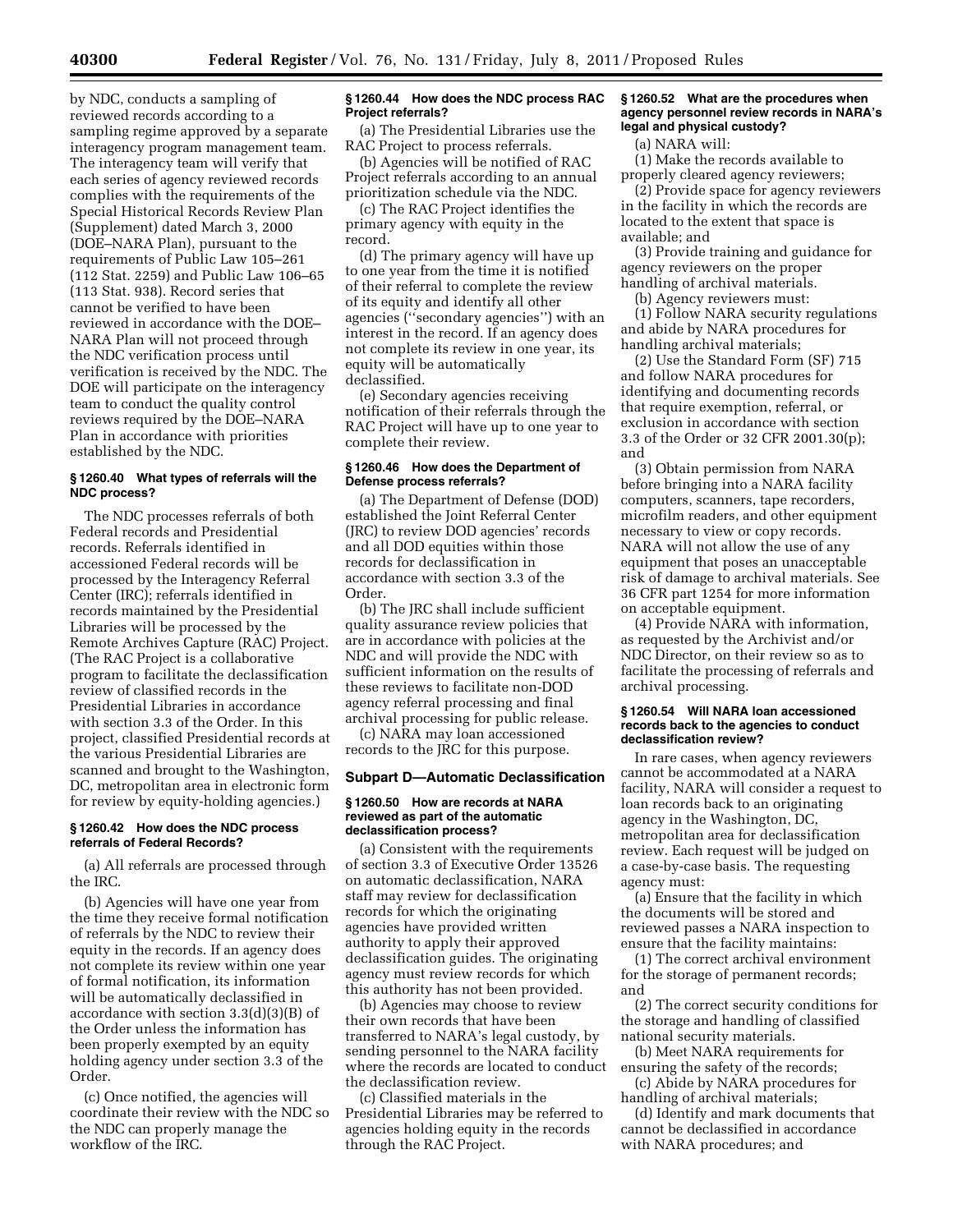(e) Obtain NARA approval for use of any equipment such as scanners, copiers, or cameras to ensure that they do not pose an unacceptable risk of damage to archival materials.

### **§ 1260.56 What are NARA considerations when implementing automatic declassification?**

(a) *Integral file blocks.* Classified records within an integral file block that have not been reviewed and properly exempted from declassification, or referred to an equity holder, will be automatically declassified on December 31 of the year that is 25 years from the date of the most recent record within the file block, except as specified in paragraphs (b), (c), and (d) of this section. For the purposes of automatic declassification, integral file blocks shall contain only records dated within 10 years of the oldest record in the block. The records of each Presidential Administration will be treated as an integral file block and will be scanned for declassification review through the RAC Project.

(b) *Special media records.* After consultation with the Director of the National Declassification Center and before the records are subject to automatic declassification, an agency head or senior agency official may delay automatic declassification for up to five additional years for classified information contained in media that make a review for possible declassification exemptions more difficult or costly. NARA, through the NDC, will coordinate processing of referrals made in these special media records as part of its overall prioritization strategy.

(c) *Referrals.* The IRC at the NDC will provide official notification for Federal records, while the RAC Project will provide formal notification for Presidential records. For agencies which fail to act on their referrals after formal notification by the IRC or the RAC Project, NARA will automatically declassify their information in accordance with section 3.3(d)(3)(B) of the Order.

(d) *Additional referrals.* Agencies will identify referrals in accordance with section 3.3(d)(3) of the Order. NARA will delay automatic declassification for up to 1 year for classified records that have been identified by the originating agency or by NARA as having classified information that requires referral that were not identified by the primary reviewing agency

(e) *Other circumstances.* Information from another agency that has not been properly identified and referred is not subject to automatic declassification.

When NARA identifies information, in accordance with section 3.3 of the Order, that agency will have up to 1 year from the date of formal notification to review its information for declassification.

(f) *Discovery of information inadvertently not reviewed.* When NARA identifies a file series or collection in its physical and legal custody that contains classified information over 25 years old and that was inadvertently not reviewed before the effective date of automatic declassification, NARA must report the discovery to the Information Security Oversight Office (ISOO) and to the responsible agency head or senior agency official within 90 days of discovery. ISOO, the responsible agency, and NARA will consult on a delay of up to three years to review the records.

### **Subpart E—Systematic Declassification**

### **§ 1260.60 How does the NDC facilitate systematic review of records exempted at the individual record or file series level?**

(a) NARA, through the NDC, follows the procedures established in § 1260.52 of this part regarding agency access for review of exempt file series.

(b) NARA, through the NDC, will establish a prioritization schedule for review of exempted individual Federal records. This schedule will take into account upcoming exemption expiration, researcher interest and likelihood of declassification. This schedule will be included as part of the NDC annual work plan.

(c) The Presidential Libraries will work directly with agencies to facilitate the review of records exempted at the file series level.

(d) The Presidential Libraries, through the NDC, will establish a prioritization schedule for review of previously exempted classified materials in the Presidential Library system. These materials will be referred to agencies holding equity in the records via the RAC Project.

# **Subpart F—Mandatory Declassification Review (MDR)**

# **§ 1260.70 How does a researcher submit a MDR request?**

(a) For Federal records in NARA's physical and legal custody, requests for MDR should be submitted to: National Archives at College Park, NWD (*Attn:*  MDR Staff), 8601 Adelphi Road, Room 2600, College Park MD 20740 or

*specialaccess*\_*[foia@nara.gov;](mailto:specialaccess_foia@nara.gov)*  (b) For Presidential records, Nixon Presidential materials, or donated

presidential materials in the custody of the Presidential Libraries, MDR requests should be submitted to the Presidential Library with physical and legal custody of the records;

(c) For Congressional records in NARA's custody, MDR requests should be submitted to: The Center for Legislative Archives, 700 Pennsylvania Ave., NW., Washington, DC 20408 or *[legislative.archives@nara.gov.](mailto:legislative.archives@nara.gov)* 

(d) For all records in NARA's physical and legal custody, MDR requests must describe the record or material with sufficient specificity to enable NARA to locate it with a reasonable amount of effort. If NARA is unable to locate the record or material, or requires additional information, NARA will inform the requester.

### **§ 1260.72 What procedures does NARA follow when it receives a request for Executive Branch records under MDR?**

(a) NARA will review the requested records and determine if they have already been released. If not, NARA will refer copies of the records to the originating agency and to agencies that may have an interest or activity with respect to the classified information for declassification review. Agencies may also send personnel to a NARA facility where the records are located to conduct a declassification review, or may delegate declassification authority to NARA.

(b) When the records were originated by a defunct agency that has no successor agency, NARA is responsible for making the declassification determinations, but will consult with agencies having interest in or activity with respect to the classified information.

(c) If the document or information has been reviewed for declassification within the past 2 years, NARA may opt not to conduct a second review and may instead inform the requester of this fact and of the prior review decision and advise the requester of appeal rights in accordance with 32 CFR 2001.33.

(d) If NARA determines that a requester has submitted a request for the same information under both MDR and the Freedom of Information Act (FOIA), as amended, NARA will notify the requester that he/she is required to elect one process or the other. If the requester fails to elect one or the other, the request will be treated under the FOIA, unless the requested information or materials are subject only to mandatory review.

(e) In every case, NARA will acknowledge receipt of the request and inform the requester of the action taken. If additional time is necessary to make